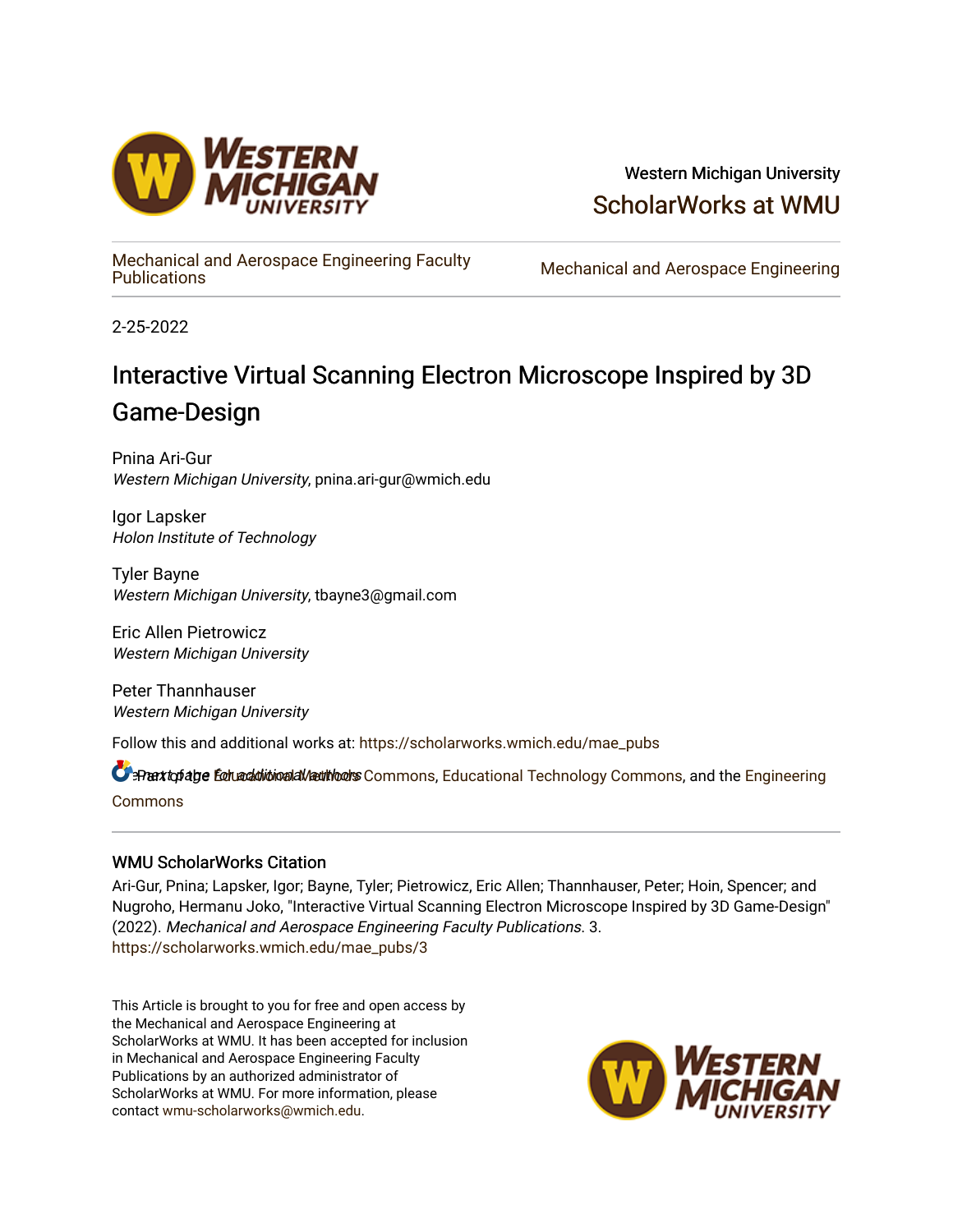### Authors

Pnina Ari-Gur, Igor Lapsker, Tyler Bayne, Eric Allen Pietrowicz, Peter Thannhauser, Spencer Hoin, and Hermanu Joko Nugroho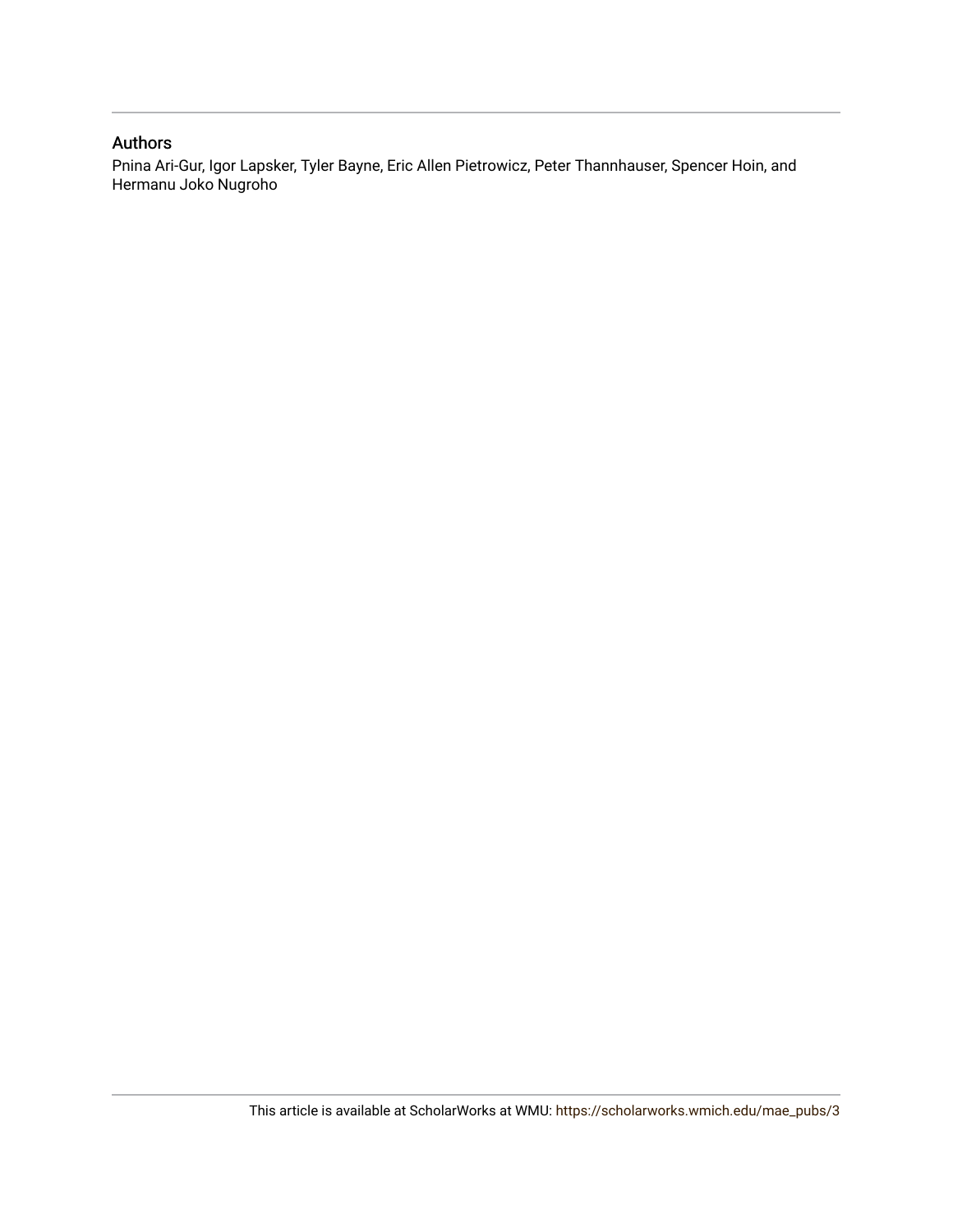**International Journal of Materials Science and Applications** 2022; 11(1): 37-41 http://www.sciencepublishinggroup.com/j/ijmsa doi: 10.11648/j.ijmsa.20221101.16 ISSN: 2327-2635 (Print); ISSN: 2327-2643 (Online)



## **Interactive Virtual Scanning Electron Microscope Inspired by 3D Game-Design**

**Pnina Ari-Gur1, \*, Igor Lapsker<sup>2</sup> , Tyler William Bayne<sup>3</sup> , Eric Allen Pietrowicz<sup>3</sup> , Peter Thannhauser<sup>1</sup> , Spencer Hoin<sup>4</sup> , Hermanu Joko Nugroho<sup>5</sup>**

<sup>1</sup>Mechanical & Aerospace Engineering, Western Michigan University, Kalamazoo, USA

2 Sciences Department, Holon Institute of Technology, Holon, Israel

<sup>3</sup>Electrical & Computer Engineering, Western Michigan University, Kalamazoo, USA

<sup>4</sup>Engineering Graphics & Design Tech., Western Michigan University, Kalamazoo, USA

<sup>5</sup>Business Information Systems, Western Michigan University, Kalamazoo, USA

#### **Email address:**

\*Corresponding author pnina.ari-gur@wmich.edu (P. Ari-Gur)

#### **To cite this article:**

Pnina Ari-Gur, Igor Lapsker, Tyler William Bayne, Eric Allen Pietrowicz, Peter Thannhauser, Spencer Hoin, Hermanu Joko Nugroho. Interactive Virtual Scanning Electron Microscope Inspired by 3D Game-Design. *International Journal of Materials Science and Applications.* Vol. 11, No. 1, 2022, pp. 37-41. doi: 10.11648/j.ijmsa.20221101.16

**Received**: January 6, 2022; **Accepted**: February 15, 2022; **Published**: February 25, 2022

**Abstract:** The scanning electron microscope (SEM) has evolved to become an indispensable tool for research and education in engineering, physics, nanotechnology, geosciences, materials science, biological sciences and other fields. However, training on a physical SEM is costly, time consuming, and often unavailable in economically disadvantaged areas. Advances in computer technology have made interactive three-dimensional (3D) virtual laboratory an effective tool for training in medicine and many engineering and technology fields. In the current work, in order to provide cost-effective hands-on training, a virtual 3D SEM was developed using the game development engine *Unity 3D*. It contains realistic 3D models of the physical components, created using *3ds Max®* , a software for 3D modeling and rendering. The components are manipulated with scripts programmed using C# and JavaScript and then paired with the corresponding model. Users may view and operate the virtual instrument, save images for further analysis, and write a report. The developed virtual SEM was tested on diverse groups of users at multiple institutions, each divided to treatment and control groups. Feedback from these tests was collected and used for improvements in the overall quality of the simulated experience. In addition, users reported the experience of training on the virtual SEM as enjoyable.

**Keywords:** Scanning Electron Microscope (SEM), Simulation, Training, Computer Game, Virtual Reality

## **1. Introduction**

The scanning electron microscope (SEM) is a vital research tool that provides topographical, chemical, and structural information in laboratory and industrial settings [1]. Training undergraduate and graduate science and engineering students in the use of the SEM is a key component in their academic preparation for their future career [2]. However, the SEM is expensive and delicate, which limits its availability to students and others. Another obstacle is its typically remote laboratory location, which makes some sort of distance education a necessity for outreach to younger audiences and the general public. Advances in computer technology have made interactive three-dimensional (3D) simulation important for training in many fields, for example aerospace [3, 4], medicine [5] and education [6-11].

Today's generation of students grew up with computer games like *Nintendo* and the virtual reality social interaction experience *Second Life*. Hence, 3D virtual reality environments present an attractive, interactive, and effective way for young people to learn. They feel comfortable in cyberspace [12]. There are already some successful programs that take advantage of the video game approach to learning;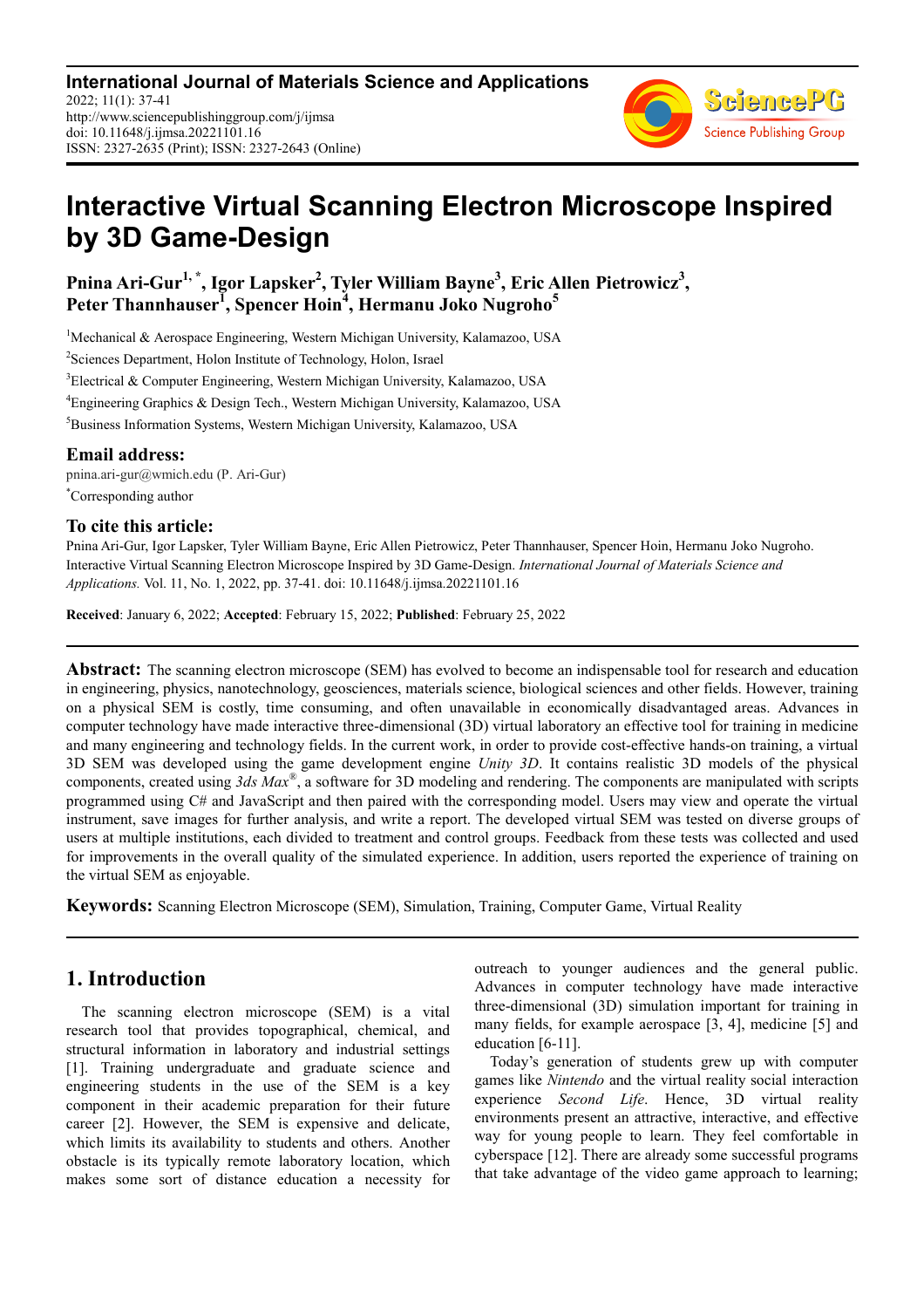for example, the "virtual launch" simulation software developed by NASA [13]. In recent years, there have been several virtual SEMs developed [e.g., 14, 15]. They provide the users with a valuable online learning experience, explain the operation of the SEM, and demonstrate some types of images obtained using an SEM. However, they are not 3D or computer-game oriented. As a result, they do not simulate operation of the physical instrument. In our case, the interactive virtual 3D electron microscope simulates the physical instrument and provides the user with a hands-on experience, mimicking the operation of a physical instrument.

There were also some remote SEMs developed [16, 17]. These systems provide a virtual experience by connecting remotely with a physical SEM; their limitations include the need to mail the specimen to the remote laboratory, reserve available time on the instrument, and, in most cases, pay for time on the SEM. In addition, a remotely connected SEM needs a fast and reliable internet connection to operate. Our 3D virtual SEM can be used to provide cost-effective stepby-step hands-on training for students, without the need to use expensive and scarcely available beam time on the physical instrument. Other advantages include prevention of damage to an expensive instrument, accessibility for disabled students, and reaching out to economically disadvantaged regions in the US and around the world. The simulation is screen-based so the hardware requirement is minimal (Windows-based desktop or laptop), and the software resides on the hard drive so no internet connection is needed. The software is provided free to users in nonprofit organizations.

## **2. Methods**

#### *2.1. Project Goals*

Our project goal was to develop an interactive virtual 3D SEM that adequately simulates the physical instrument. We first set out a plan for what was needed, used various commercial software programs to implement the plan, and then tested the final system for effectiveness. The principles that guided us in developing the 3D virtual SEM were the following:

The virtual instrument must mimic reality, and the learning environment in the simulation needs to create an experience similar to manually manipulating the equipment. This was accomplished by:

Creating an interactive 3D virtual SEM that looks similar to the real one so the user operates the simulated equipment in a manner similar to operating the physical instrument.

Incorporating real SEM images from physical experiments. During simulated experiments, the user saves and analyzes these images.

Emphasizing safe laboratory practices and radiation safety. No step in the simulation can be skipped, including the safety instructions.

Incorporating report writing as a requirement, especially

for undergraduate students. Reports can be graded with appropriate feedback.

The simulation must be able to run on low-cost equipment. such as any PC or laptop without special VR gear or internet connection.

The user should be able to train with no assistance. The virtual SEM simulation is launched from within a PowerPoint that provides both the necessary theoretical background, the physics behind the SEM, and contains embedded instructions and links to the virtual experiment. To assure that the simulation would appeal to millennials, an interdisciplinary group of students (graduate, undergraduate, and high-school) played an active role in the development.

#### *2.2. Method of Virtualization*

The virtual scanning electron microscope was developed using the *Unity 3D* game-design engine [18]. *Unity 3D* is most notably known for its professional use in developing various mobile and console games. The 3D environments created for the simulation were made by referencing physical laboratory equipment. The 3D modeling was accomplished through *3ds Max®* , 3D modeling and rendering software [19], which incorporated the real-life dimensions of the SEM to create a proportionally accurate 3D model. Figure 1 shows the modeled electron column and sample chamber. *Adobe Photoshop* was used to add texture and finer details to the model. Much of the scripting in *Unity 3D* was done in *JavaScript* and/or *C#* and then paired with the corresponding model. An emulation of the SEM's digital controls and viewing screen was created with standard web technologies (*JavaScript, Cascading Style Sheets, and HTML*).



*Figure 1. The simulated SEM column modeled with AutoDesk's 3D Studio. The electron column consists of the electron gun, electron lenses, and scanning coils inside the final lens.*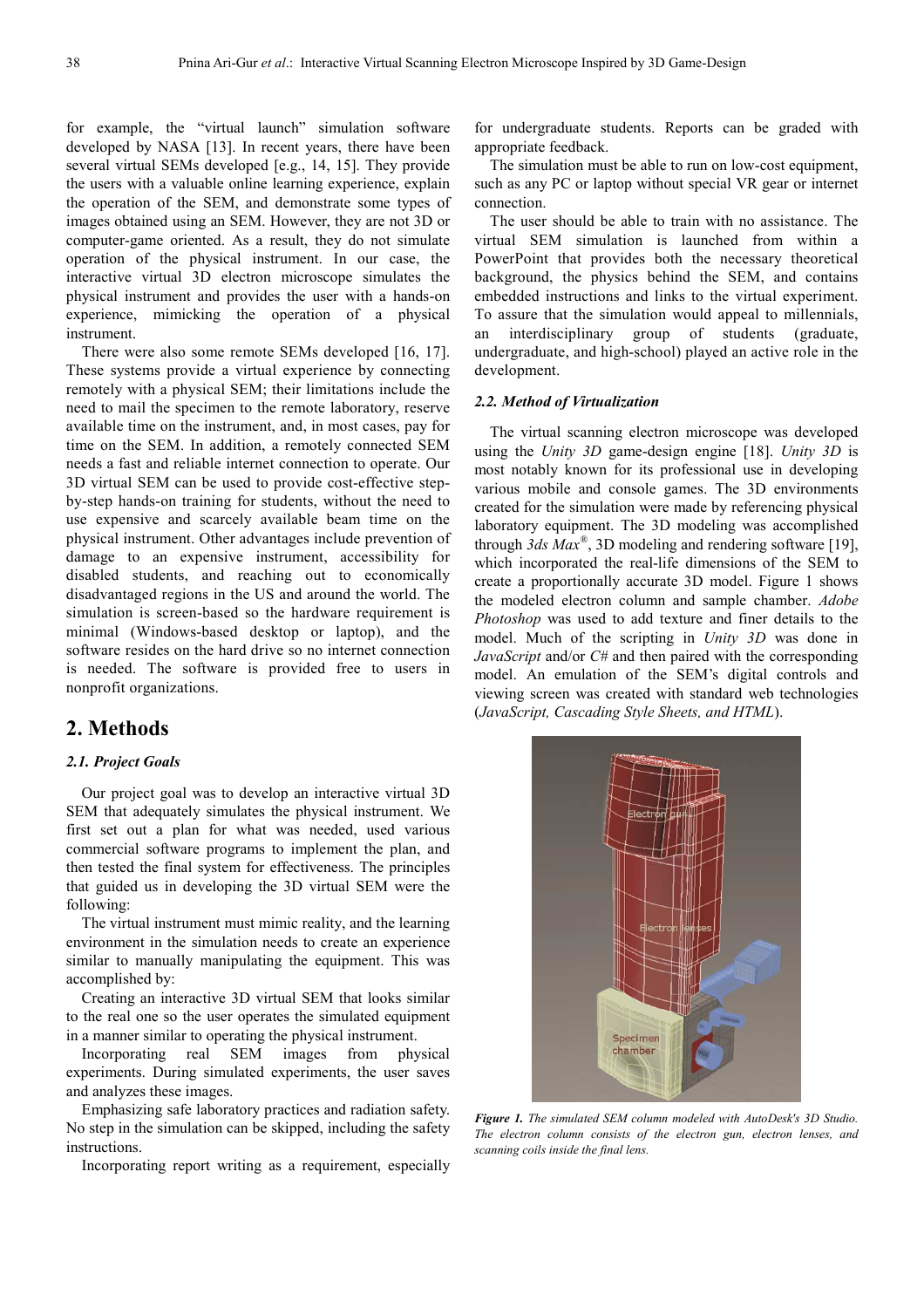Operating the 3D virtual SEM. First, the user opens a PowerPoint containing a detailed explanation of the associated physical phenomena. The simulation is launched from within the presentation by clicking on the screen of the virtual computer that controls the SEM (Figure 2). The simulation is built to give the effect of the presence of a user in the laboratory. The user sees the instrument and operates it in a first-person view (FPV, a method used to control a device from the operator's viewpoint), adding to the authenticity of the simulation. In addition. The keyboard controls with W, A, S, & D keys combined with the mouse to look around the same as any first-person video game.



*Figure 2. The interior of the SEM room with the SEM column and the control computer.* 

Before the "player" begins the game, he or she is required to view a slide show presentation, describing the theory behind the scanning electron microscope and the fundamentals of its operation, as well as the operation of the game, then take a test. Videos embedded in the presentation further illustrate important components of the instrument and their functions. The user is then prompted to start the game.

The user enters a virtual room with an environment consisting of an SEM column and a computer to control it. The scene is rendered to create the effect of the user seeing the room through the user's own eyes. The user navigates the environment with the arrow keys of the keyboard, whereas the viewing direction, pan and tilt, are controlled with the mouse. The mouse pointer resembles a hand and always remains in the center of the display. Actions, such as opening the SEM sample stage door are completed by clicking the mouse near the door latch (Figure 3).



*Figure 3. The mouse pointer, shaped as the user's hand. The user navigates the room by controlling his or her vertical and horizontal location.* 

To the right of the SEM is a cabinet with a variety of samples to choose from, each labeled with a text balloon. The user clicks on one to select it. This choice then dictates the necessary steps needed to prepare the material for proper viewing. In our simulation, electrically insulating materials must be sputter-coated with a thin metal film to reduce electrical charging (Figure 4), whereas conducting samples can be imaged without coating [1]. The sample is now brought back to the SEM. The sample chamber door is opened by clicking on it and the specimen is mounted on the stage; another click closes the SEM chamber door. From this point on, all activity centers around the computer screen that controls the SEM (Figure 5). A click on the screen opens the operating controls. To begin the session, the user evacuates the specimen chamber, turns on the high voltage, and carefully brings the filament current to saturation. The image brightness, contrast, focus, and astigmatism are then optimized. The screen in Figure 5 shows the effects on the SEM image of manipulating these controls.



*Figure 4. Clicking on the sputter coater opens the lid. After the sample is selected, a click drops it into the sputter coater. When adequate vacuum is achieved, the coating starts.* 



*Figure 5. Controls for operating the SEM. On the screen is a secondary electron image of α-selenium balls (droplets) obtained by laser deposition from a solution. Particle sizes 1-2 µm.* 

The system responds interactively to commands for changes in accelerating voltage, focus, beam alignment, astigmatism, magnification, contrast, and brightness. The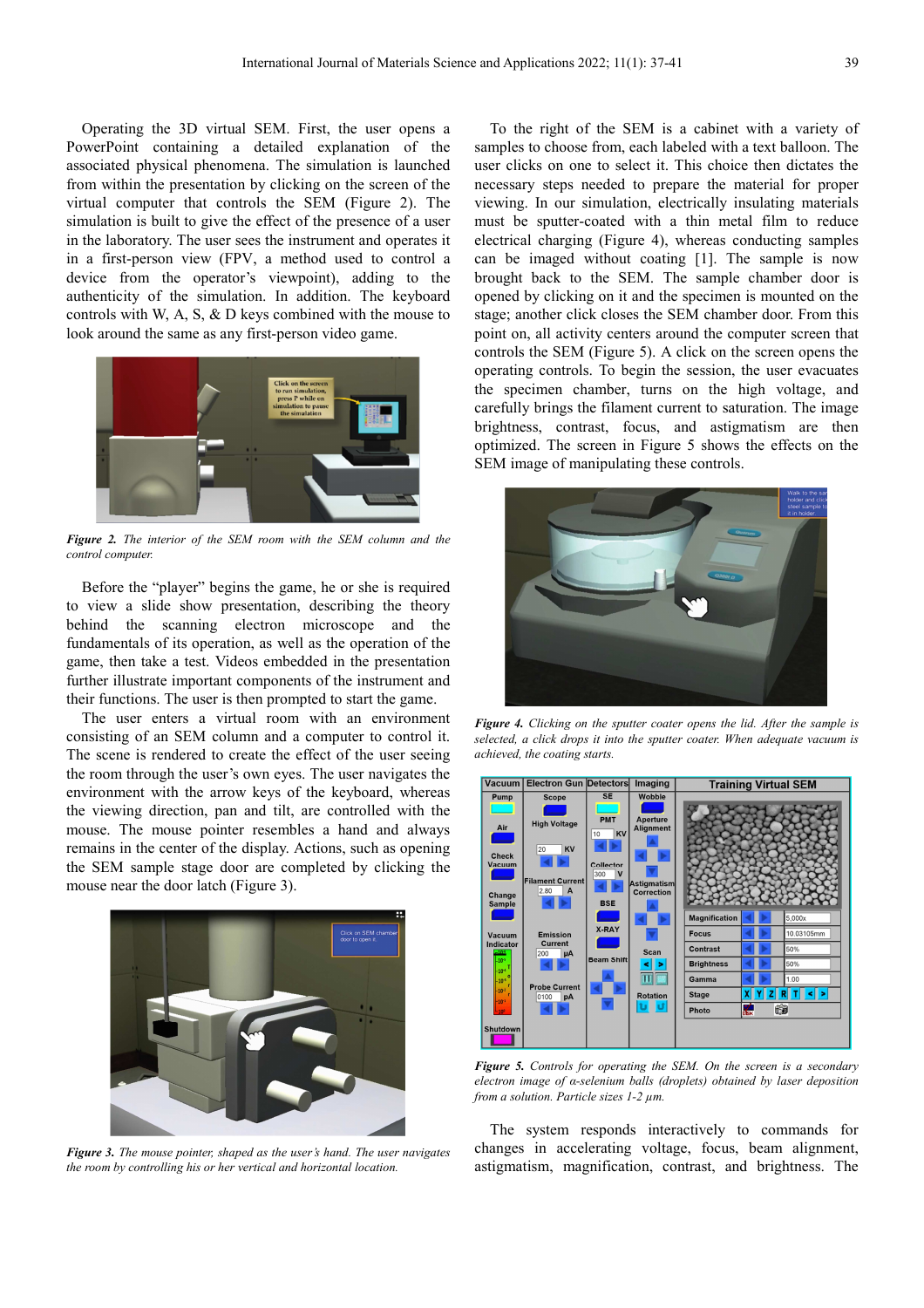results of the changes are observed immediately [20]. The optimized images may be saved for further analysis, documentation, and reporting. The raw data for the images in the virtual system must be previously captured by a real SEM and saved as collections of digital images. Switching between secondary electrons (SE) and backscattered electrons (BSE) is also done, using prepared images. The operation of the 3D virtual SEM is demonstrated at: https://www.youtube.com/watch?v=sD5cXUYv2gU&feature =youtu.be.

## **3. Results**

To validate the usefulness of the simulated SEM and to obtain feedback for improvements, a series of learning modules were tested with undergraduate students at Western Michigan University, Kalamazoo, MI; Muskegon Community College, Muskegon, MI; and Instituto Federal do Maranhão (IFMA), Sao Luis, Brazil. These institutions were chosen to test the virtual SEM with student populations at a research university, a community college in an economically disadvantaged area, and an international institution. Comparisons of knowledge of SEM theory and operation were made among the groups of students that trained on the virtual SEM, students that trained using a physical SEM, and a third group that had only book or lecture learning with no hands-on training at all (physical or virtual). All three groups had learned about the scanning electron microscope as part of a materials science class. All students were given a multiplechoice test to assess SEM knowledge prior to conducting an SEM experiment in the laboratory and the same test again, immediately after submitting the lab report. Comparisons were made among the groups, as well as within certain groups (before and after the lab experience). Although the sample was small, assessment results from all three institutions, over several semesters, were consistent in demonstrating that the 3D virtual SEM was on par with the physical SEM in improving student learning. Also, both groups (virtual and physical SEMs) faired significantly better than the comparison group that performed no hands-on SEM training exercise at all. Furthermore, students who conducted the 3D virtual SEM lab expressed their interest in learning even more.

In addition, a software evaluation program was used to promote a continuous improvement feedback loop among 3D virtual SEM developers, SEM instructors, and pilot student users. External feedback was also obtained by providing the virtual SEM to instructors at numerous institutions around the US and in several other countries (on five continents). Lastly, a helpful critique was provided by lay people (with no science or engineering education) who were asked to run the simulation and provide input.

## **4. Discussion**

The 3D virtual SEM was the last in a series of simulations we developed, mimicking materials testing instruments, such as, tensile test, cold rolling and heat treatment of brass, concrete compression strength, and others. The choice of software to use (*3ds Max®* for modeling and rendering and Unity3D for virtual reality) was based on our accumulated experience. Compared to other virtual SEMs, such as  $M_y$ Scope<sup>TM</sup> [15], our system is rendered in 3D, which provides an experience that is closer to hands-on experience with a physical instrument. The user of our virtual SEM, operates it in a first-person view (FPV, a method used to control a device from the operator's viewpoint), adding to the authenticity of the simulation. In addition, unlike  $MyScope^{TM}$ , our software resides on the user's hard drive, requiring no internet connection. This was an important consideration in developing a virtual experience that can be used anywhere, including disadvantaged and rural areas. Planned future improvements include the addition of scale bar on the images, increasing the types of samples, and adding energy dispersive spectrometry (EDS).

## **5. Conclusion**

An interactive simulation of the scanning electron microscope, inspired by 3D game-design, was developed to mimic the physical SEM and provide researchers and students with valuable hands-on experience for cost-effective training. The simulation is also helpful in providing the SEM experience to economically disadvantaged individuals and institutions, disabled persons, and members of the public. Assessment data indicate that the effectiveness of SEM training on the virtual 3D SEM was similar to that of a physical SEM.

## **Declaration of Competing Interest**

The authors declare that they have no known competing financial interests or personal relationships that could have appeared to influence the work reported in this paper.

## **Authors Contribution**

PAG formulated the concept, prepared the instructional material, oversaw and guided the project development. IL developed parts of the virtual scanning microscope program and provided the samples' images. TWB imported the completed models and developed the virtual SEM software using Unity 3D. EAP assisted in coordinating student's laboratory experiments and helped to develop software for the virtual SEM. SH designed and added functionality to 3D models inside of Unity3D to replicate real life experiences. HJN created the instructional presentation and links to the program executable. PT helped coordinate the development and assessment activities.

### **Data Availability**

The data that support the findings of this study are available from the corresponding author upon reasonable request.